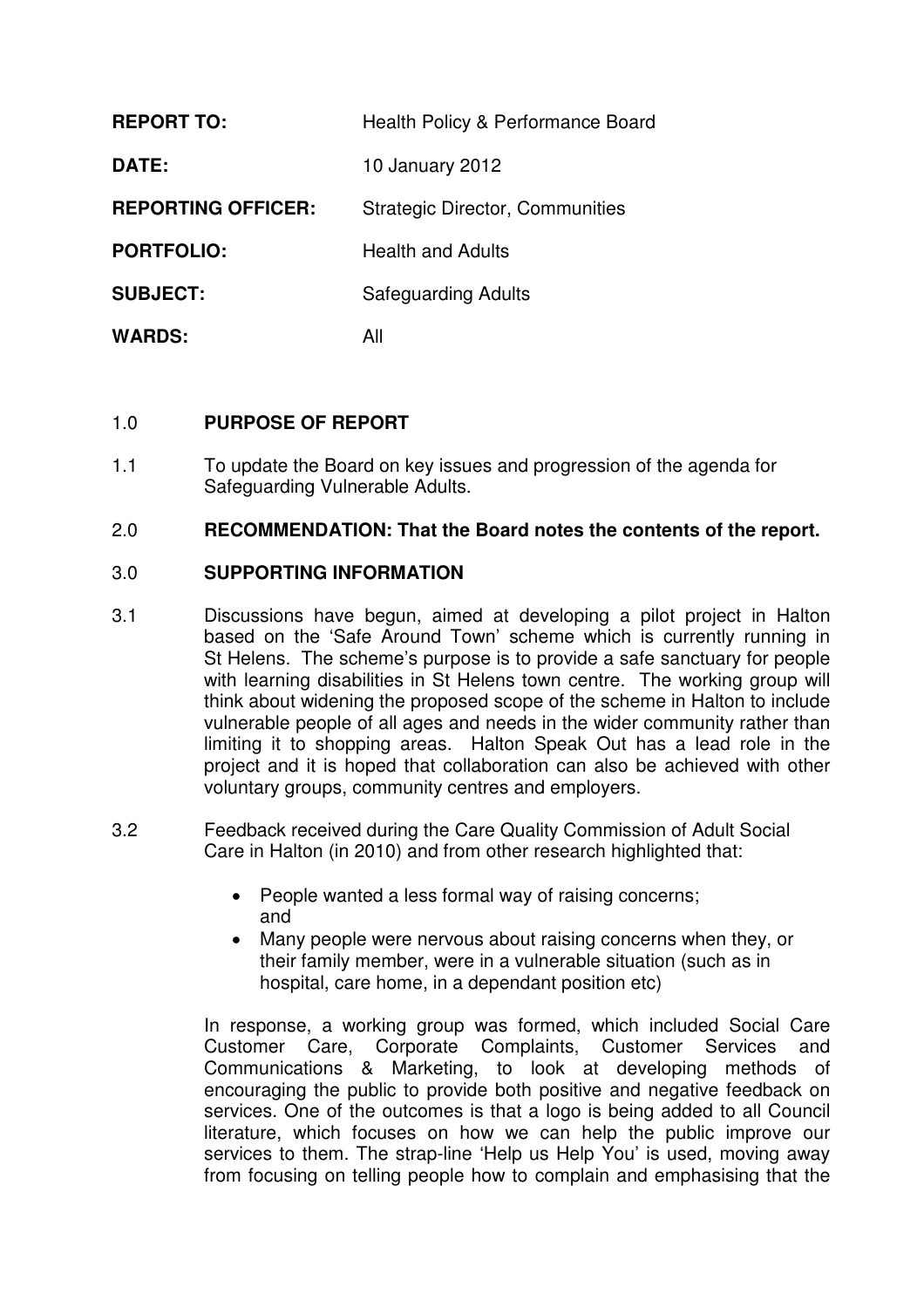Council welcomes feedback.



Health and private sector partners are being encouraged to adopt the Logo and approach, with their own contact details. Halton Direct Link and the Customer Care Team will monitor the number of Referrals, on a monthly basis, and Communications & Marketing will monitor all artwork produced on an ongoing basis to ensure the logo is used correctly.

3.3 Halton Speak Out (a voluntary sector organisation that supports people with learning disabilities) held an event for self-advocates in September 2011, following the screening of the story about Winterbourne View Hospital on the Panorama TV programme and the news. Halton Speak Out were upset by what they saw and wanted to give members a chance to talk about what had happened, say what they thought about it and to make sure that members knew enough about abuse to recognize it if it happened to themselves or a friend and feel confident enough and know how to speak up about it. Comments about the event included the following:

- It would be great if more people came or this could be done again.'
- 'I found it emotional. It helped me to talk about my lifestyle to the staff.'
- 'Enjoyed today. Just sad about people getting hurt but I know something is being done.'
- 'An excellent event talking about a difficult topic.'
- 'I enjoyed today. It was very interesting and I learned a lot.'
- 'It is great people are being made more aware of abuse.'
- I can help my friends in supported housing understand more about it.'
- 'I found it good.'
- 'Liked it a lot.'
- 'I felt happy that something is being done but shocked that things are happening. I know the people to talk to if I saw it happening.'
- 3.4 A presentation was delivered at the Domestic Abuse Survivors Conference in November 2011, providing a 'snapshot 'of the Safeguarding Adults service and its links with Domestic Abuse support services, and highlighted the importance of partnership working, including information sharing and referral pathways. The event, attended by approximately 125 delegates including survivors and specialist service providers, explored effective approaches to preventing violence against men, women and children whilst supporting survivors of Domestic Abuse and Sexual Violence.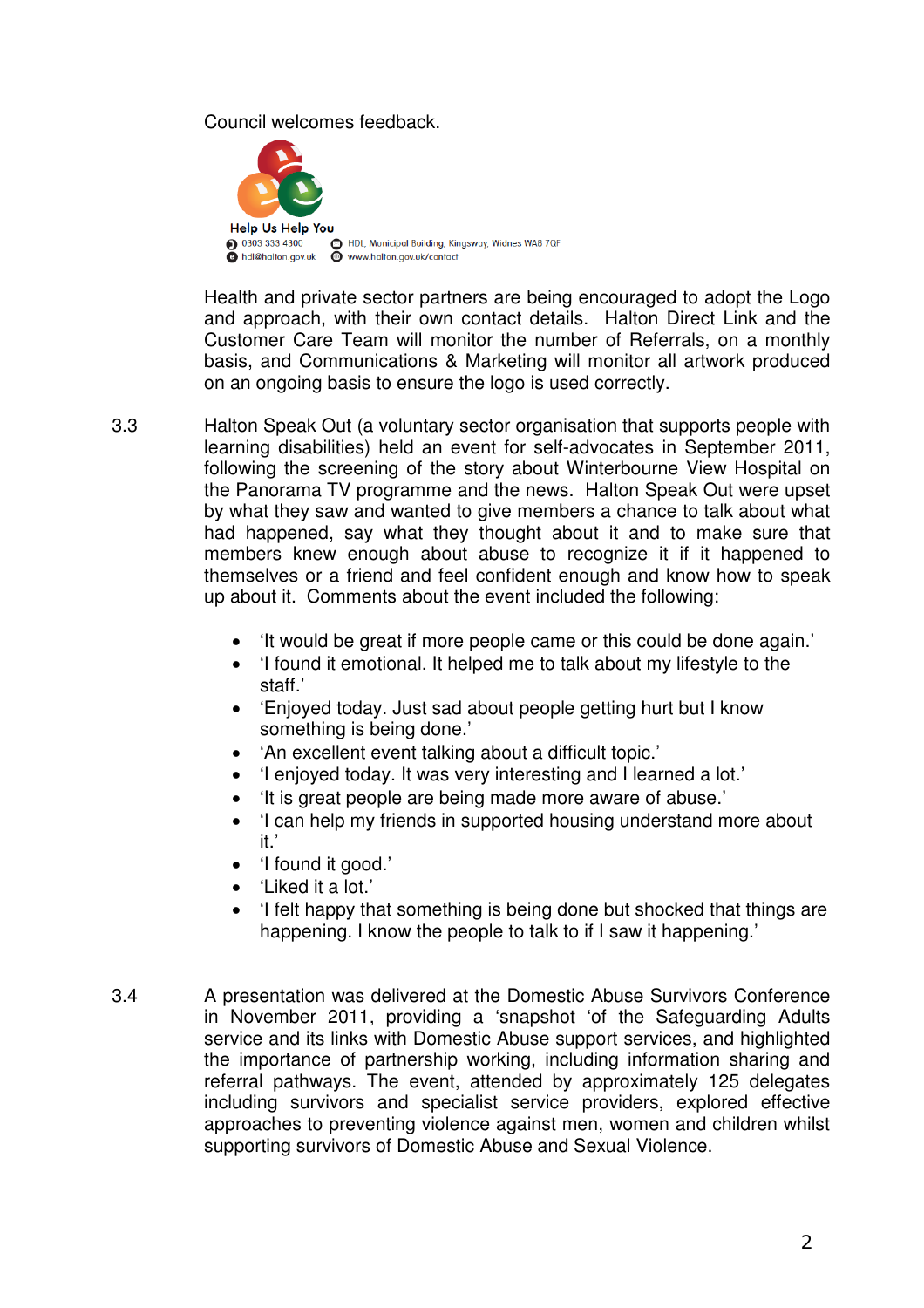3.5 A newly developed Safeguarding Adults Induction Workbook, intended for all staff and volunteers, has now been finalised. Plans are being made to disseminate it widely to local agencies, groups and individuals including to Elected Members. An advance copy is available below to PPB members.



- 3.6 The first two of four multi-agency Joint (Safeguarding Adults and Children) Alerter Training Events planned for 2011-12 took place in November 2011. The events, which received very positive feedback from delegates attending, were delivered by a drama group and facilitated by Halton Borough Council officers who were present to deal with any queries arising that relating to local issues
- 3.7 The safeguarding (adults and children) customized training provided for transport staff, contracted transport service providers and volunteers, is being reviewed and updated and messages about Hate Crime and Hate Incidents incorporated.
- 3.8 A range of issues surrounding dignity have been developed and attached at Appendix 1 is a report that will be presented to the Safer PPB (17/01/12).

# 4.0 **POLICY, LEGAL AND FINANCIAL IMPLICATIONS**

- 4.1 There are no policy, legal or financial implications in noting and commenting on this report.
- 4.2 All agencies retain their separate statutory responsibilities in respect of safeguarding adults whose circumstances make them vulnerable to abuse, whilst Halton Borough Council, through its Communities Directorate, fulfils its responsibility for coordination of the arrangements. These arrangements are in accordance with 'No Secrets' (DH 2000) national policy guidance and Local Authority Circular (2000)7 / Health Service Circular 2000/007.

# 5.0 **IMPLICATIONS FOR THE COUNCIL'S PRIORITIES**

# 5.1 **Children & Young People in Halton**

Safeguarding Adults Board (SAB) membership includes a Manager from the Children and Enterprise Directorate, as a link to the Local Safeguarding Children Board.

Halton Safeguarding Children Board membership includes adult social care representation.

Joint protocols exist between Council services for adults and children.

The SAB chair and sub-group chairs ensure a strong interface between, for